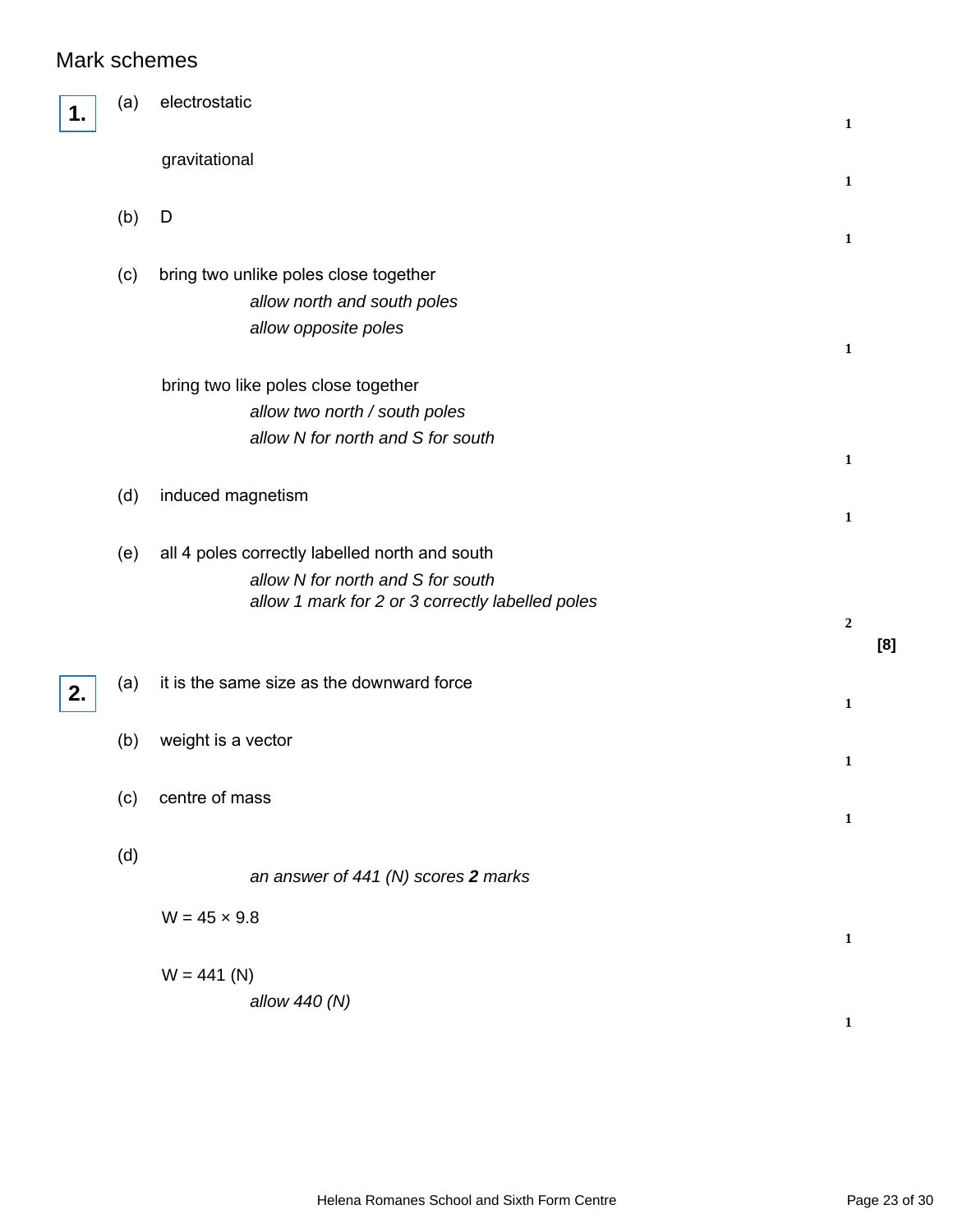| (e) | Level 2: Some logically linked reasons are given. There may also be a simple<br>judgement.                |              |
|-----|-----------------------------------------------------------------------------------------------------------|--------------|
|     |                                                                                                           | $3 - 4$      |
|     | Level 1: Facts, events or processes are identified and simply stated but their<br>relevance is not clear. |              |
|     |                                                                                                           | $1 - 2$      |
|     | No relevant content                                                                                       | $\bf{0}$     |
|     |                                                                                                           |              |
|     | <b>Indicative content</b>                                                                                 |              |
|     | as height changes gravitational potential energy changes<br>$\bullet$                                     |              |
|     | gravitational potential energy decreases when moving to the lower bar                                     |              |
|     | as speed changes kinetic energy changes<br>$\bullet$                                                      |              |
|     | kinetic energy increases when moving to the lower bar<br>$\bullet$                                        |              |
|     | transfer from gravitational potential energy to kinetic energy as height<br>$\bullet$<br>decreases        |              |
|     | the sum of the kinetic energy and gravitational potential energy is constant<br>$\bullet$                 |              |
| (f) | reduces the force exerted<br><i>ignore</i> impact                                                         |              |
|     |                                                                                                           | 1            |
|     | the risk of injury to gymnast is reduced                                                                  |              |
|     | allow so the gymnast does not get injured                                                                 | 1            |
|     |                                                                                                           | $[11]$       |
| (a) | there is a resultant force on the ball                                                                    |              |
|     |                                                                                                           | $\mathbf{1}$ |
| (b) |                                                                                                           |              |
|     | an answer of 2.75 scores 2 marks                                                                          |              |
|     | $s = 11 \times 0.25$                                                                                      |              |
|     |                                                                                                           | 1            |
|     | $s = 2.75$ (m)                                                                                            |              |
|     | allow $2.8$ (m)                                                                                           | 1            |

**3.**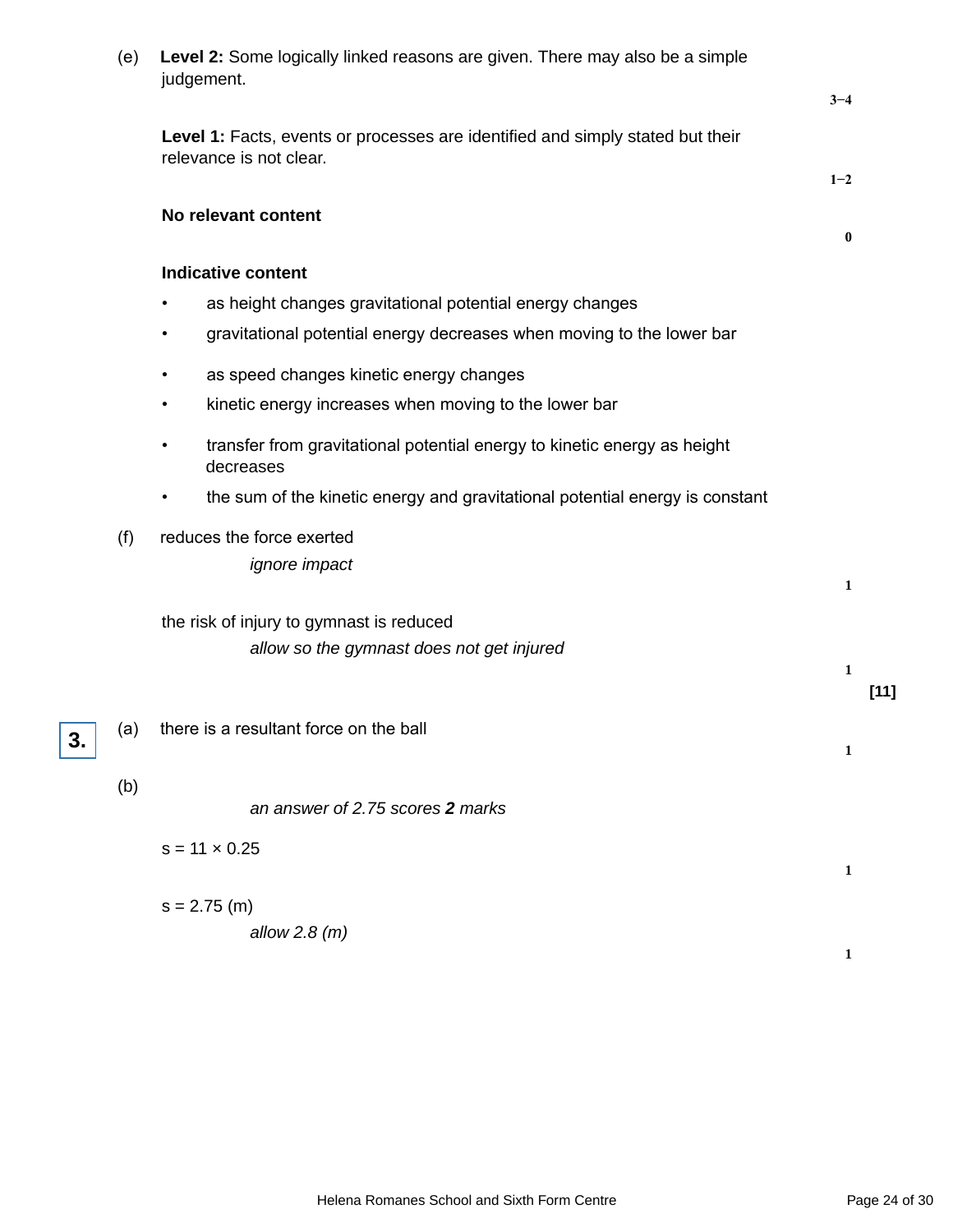(c)

**4.**

 $\frac{75}{100} \times 30.0$ 

allow any correct method of determining 75% of 30

|     | $22.5$ (cm)                                                                | 1 |
|-----|----------------------------------------------------------------------------|---|
|     | $(25.1 > 22.5)$ therefore the ball can be used                             |   |
|     | this mark can only be awarded if a supporting calculation has been<br>done |   |
|     | allow any correct supported conclusion                                     |   |
|     | allow a conclusion consistent with an incorrect percentage<br>calculation  |   |
|     | <b>OR</b>                                                                  |   |
|     | $\frac{25.1}{30.0}$ × 100 (1)                                              |   |
|     | $84\%$ (1)                                                                 |   |
|     | $(84\% > 75\%)$ therefore the ball can be used (1)                         |   |
|     | this mark can only be awarded if a supporting calculation has been<br>done |   |
|     | allow any correct supported conclusion                                     |   |
|     | allow a conclusion consistent with an incorrect percentage<br>calculation  |   |
|     |                                                                            | 1 |
| (d) | the smaller ball has a smaller area                                        |   |
|     |                                                                            | 1 |
|     | (so) air resistance is less (on the smaller ball)                          | 1 |
|     |                                                                            |   |
| (a) | (thinking distance) will double                                            |   |
|     |                                                                            | 1 |
|     | any correct pair of points from graph eg (200,6) and (400,12)              |   |
|     | allow graph shows direct proportionality (after 200 ms)                    |   |
|     | allow 1 mark for thinking distance increases with supporting data.         | 1 |
|     |                                                                            |   |
| (b) | (most) people cannot react any quicker than 200 ms                         | 1 |
| (c) | there is variation in the measurements                                     |   |
|     | allow the data is not very precise                                         |   |
|     | allow lots of random error                                                 |   |
|     | ignore references to accuracy / reliability / average                      |   |

**1**

**1**

**[8]**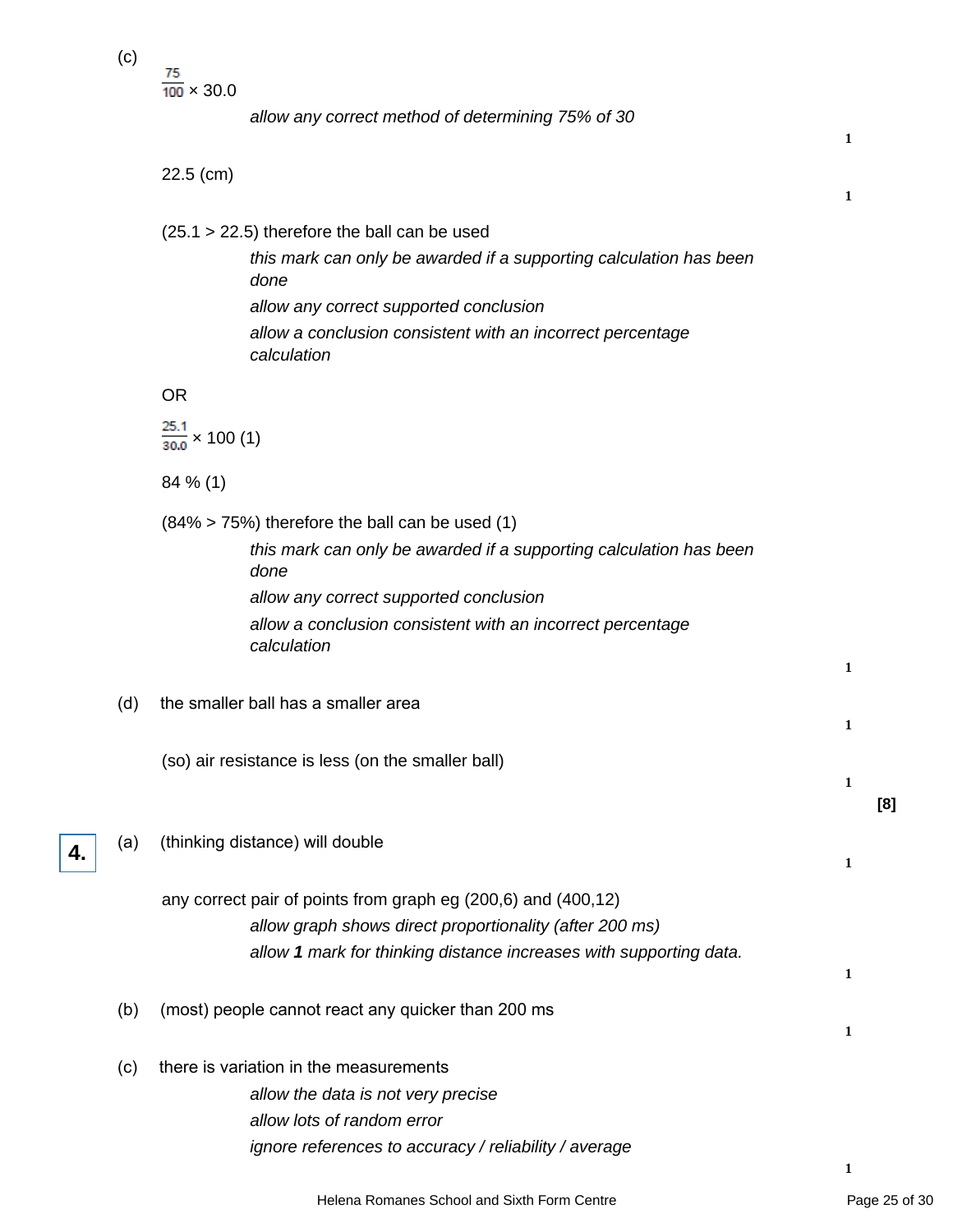| (d) | $(258+265+302+248+327)/5$                                                                                                                                                                                                        |                  |
|-----|----------------------------------------------------------------------------------------------------------------------------------------------------------------------------------------------------------------------------------|------------------|
|     | an answer of 280 gains 2 marks                                                                                                                                                                                                   | 1                |
|     | 280 (ms)                                                                                                                                                                                                                         | 1                |
| (e) | 8.4 (m)                                                                                                                                                                                                                          |                  |
|     | allow 7.9 (m) to 8.9 (m)                                                                                                                                                                                                         |                  |
|     | allow ecf from part (d)                                                                                                                                                                                                          | 1                |
| (f) | any two from:                                                                                                                                                                                                                    |                  |
|     | (material of) road surface<br>$\bullet$<br>condition of the tyres<br>speed of the car<br>$\bullet$<br>wet / icy road surface<br>٠<br>gradient of road<br>mass / weight of the car<br>$\bullet$<br>Ignore any reference to brakes | $\boldsymbol{2}$ |
| (g) | work done $=$ force $\times$ distance (along the line of action of the force)                                                                                                                                                    |                  |
|     | allow $W = F s$                                                                                                                                                                                                                  |                  |
|     | allow any correct re-arrangement                                                                                                                                                                                                 |                  |
|     |                                                                                                                                                                                                                                  | 1                |
| (h) | an answer of 450 000 scores 3 marks                                                                                                                                                                                              |                  |
|     | $F = 6000 N$                                                                                                                                                                                                                     | 1                |
|     | $W = 6000 \times 75$                                                                                                                                                                                                             |                  |
|     | allow a correct substitution using an incorrectly / not converted                                                                                                                                                                |                  |
|     | value of F                                                                                                                                                                                                                       | 1                |
|     |                                                                                                                                                                                                                                  |                  |
|     | $W = 450 000 (J)$<br>allow a correct calculation using an incorrectly / not<br>converted value of F                                                                                                                              |                  |
|     |                                                                                                                                                                                                                                  | 1                |
|     |                                                                                                                                                                                                                                  | $[13]$           |
| (a) | velocity                                                                                                                                                                                                                         | $\mathbf{1}$     |
|     | frequency                                                                                                                                                                                                                        | 1                |
|     | wavelength                                                                                                                                                                                                                       |                  |

**5.**

**1**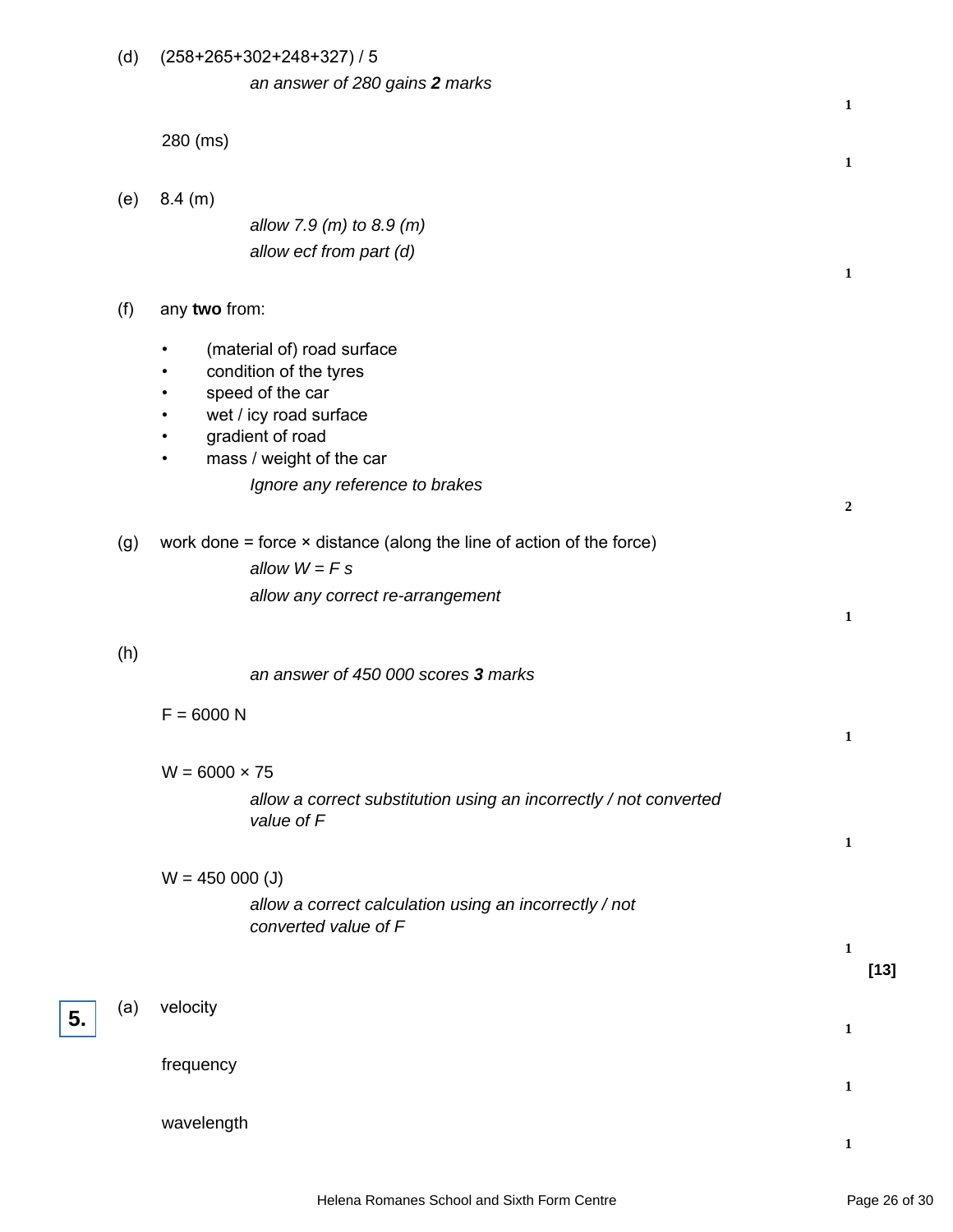| (b) | so people are not exposed to (as much) gamma radiation                 |              |
|-----|------------------------------------------------------------------------|--------------|
|     | allow less gamma radiation reaches the Earth's surface                 |              |
|     |                                                                        | 1            |
|     | because gamma radiation can damage human tissue                        |              |
|     | allow increases the risk of cancer or (cell) mutation                  |              |
|     | allow gamma rays are ionising                                          |              |
|     | ignore any reference to temperature / heating of the atmosphere        |              |
|     |                                                                        | $\mathbf{1}$ |
| (c) | (microwaves) are used in (satellite) communications                    |              |
|     | ignore any reference to temperature / heating of the atmosphere        |              |
|     |                                                                        | 1            |
| (d) | can cause skin cancer / premature ageing                               |              |
|     | allow sunburn                                                          |              |
|     | allow eye / skin damage                                                |              |
|     | cancer on its own is insufficient                                      |              |
|     |                                                                        | 1            |
| (e) | risk from UV radiation is highest in July / summer                     |              |
|     | allow any sensible comparison of named months / seasons                |              |
|     |                                                                        | 1            |
|     | two correct readings from the bar chart which support their comparison |              |
|     | if no other mark scored, two correct readings from the graph scores    |              |
|     | 1 mark                                                                 |              |
|     |                                                                        | 1            |
|     |                                                                        |              |



**6.**

additional line from a box on the left negates the mark for that box

**3**

**[9]**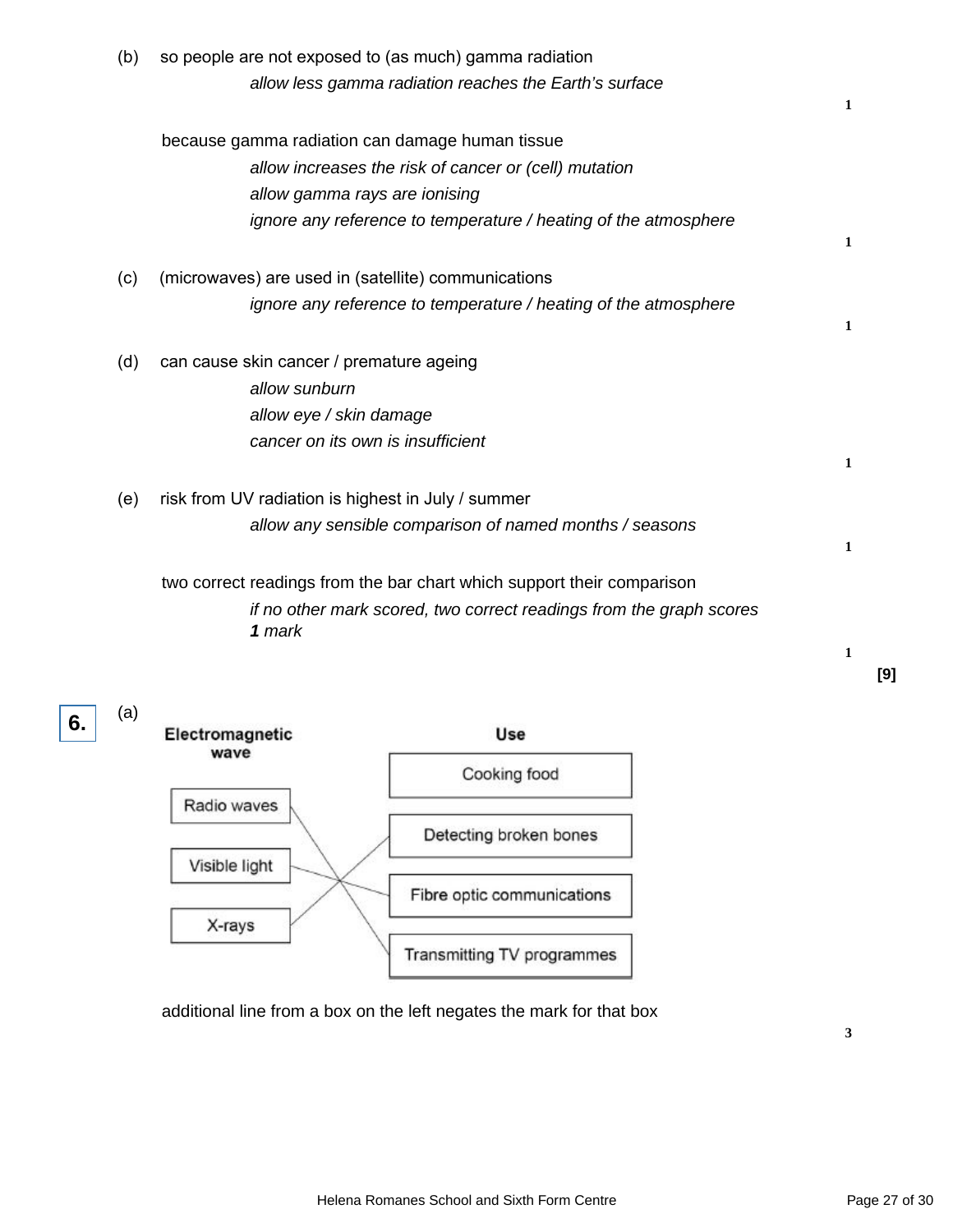| Variable                                                     | Independent | <b>Dependent</b> | <b>Control</b> |  |
|--------------------------------------------------------------|-------------|------------------|----------------|--|
| Distance between infrared<br>detector and surface of<br>cube |             |                  |                |  |
| Starting temperature of<br>water inside cube                 |             |                  |                |  |
| Temperature measured by<br>infrared detector                 |             |                  |                |  |
| Type of surface                                              |             |                  |                |  |

do **not** accept more than one tick per row

- (c) 0.5 °C
- (d) any **one** from:
	- $26(.0 °C)$  to)  $69(.0 °C)$
	- $69(.0 °C)$  to) 26(.0 °C) ignore 43(.0 °C)

| (e) | 3 bars correctly plotted                                                                   |              |
|-----|--------------------------------------------------------------------------------------------|--------------|
|     | allow a tolerance of $+\frac{1}{2}$ of a small square                                      |              |
|     | allow any width, bars touching or not                                                      |              |
|     | allow 1 mark for 2 bars correctly plotted                                                  | $\mathbf{2}$ |
|     | 3 bars correctly labelled                                                                  |              |
|     |                                                                                            | 1            |
| (f) | any one from:                                                                              |              |
|     | matt black is the best emitter / radiator                                                  |              |
|     | allow silver is a poor emitter / radiator                                                  |              |
|     | shiny silver is the worst emitter / radiator allow black is a good emitter / radiator<br>٠ |              |
|     | allow an answer in terms of highest / lowest                                               |              |
|     | temperature                                                                                |              |
|     | allow matt white and shiny black are (almost) the same<br>at emitting / radiating          |              |
|     | ignore any reference to absorption / reflection                                            |              |
|     |                                                                                            | 1            |
|     |                                                                                            |              |

**1**

**1**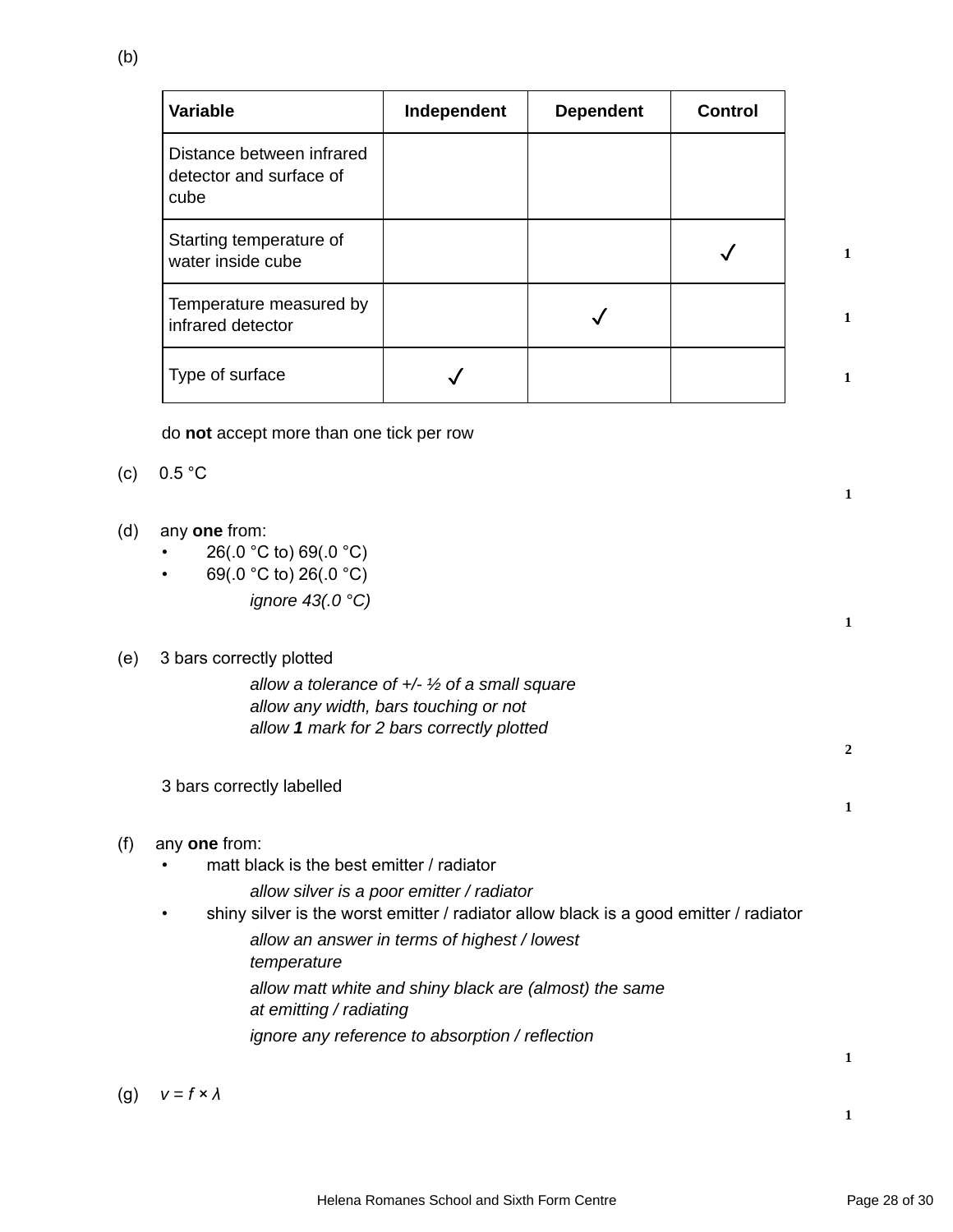(h)  $300\,000\,000 = f \times 500$ 

$$
f = \frac{300\ 000\ 000}{500}
$$
  

$$
f = 600\ 000
$$
  
1  
hertz / Hz  
1  
[17]

**7.**

an answer of 7 (s) gains **2** marks

 $(4 - 0) + (10 - 7)$ **or** 4 + 3 **or** 10 − 3

7 (s)

(b)

(a)

an answer of 0.2 (m/s<sup>2</sup> ) gains **2** marks

gradient =  $\frac{0-2}{24-14}$ 

allow readings from any two points correctly substituted

|     | $(-)$ 0.2 (m/s <sup>2</sup> )                      |   |
|-----|----------------------------------------------------|---|
|     | allow correct use of $a = \frac{\Delta v}{r}$      | 1 |
| (c) | (there are no wires) to get tangled / disconnected |   |
|     | allow easier to move arms                          |   |
|     | allow wires are inconvenient                       |   |
|     | allow easier to transfer data                      |   |
|     |                                                    | 1 |
| (d) | wave speed = frequency $\times$ wavelength         |   |
|     | allow $v = f \lambda$                              |   |
|     | allow any correct re-arrangement                   |   |
|     |                                                    |   |

**1**

**1**

**1**